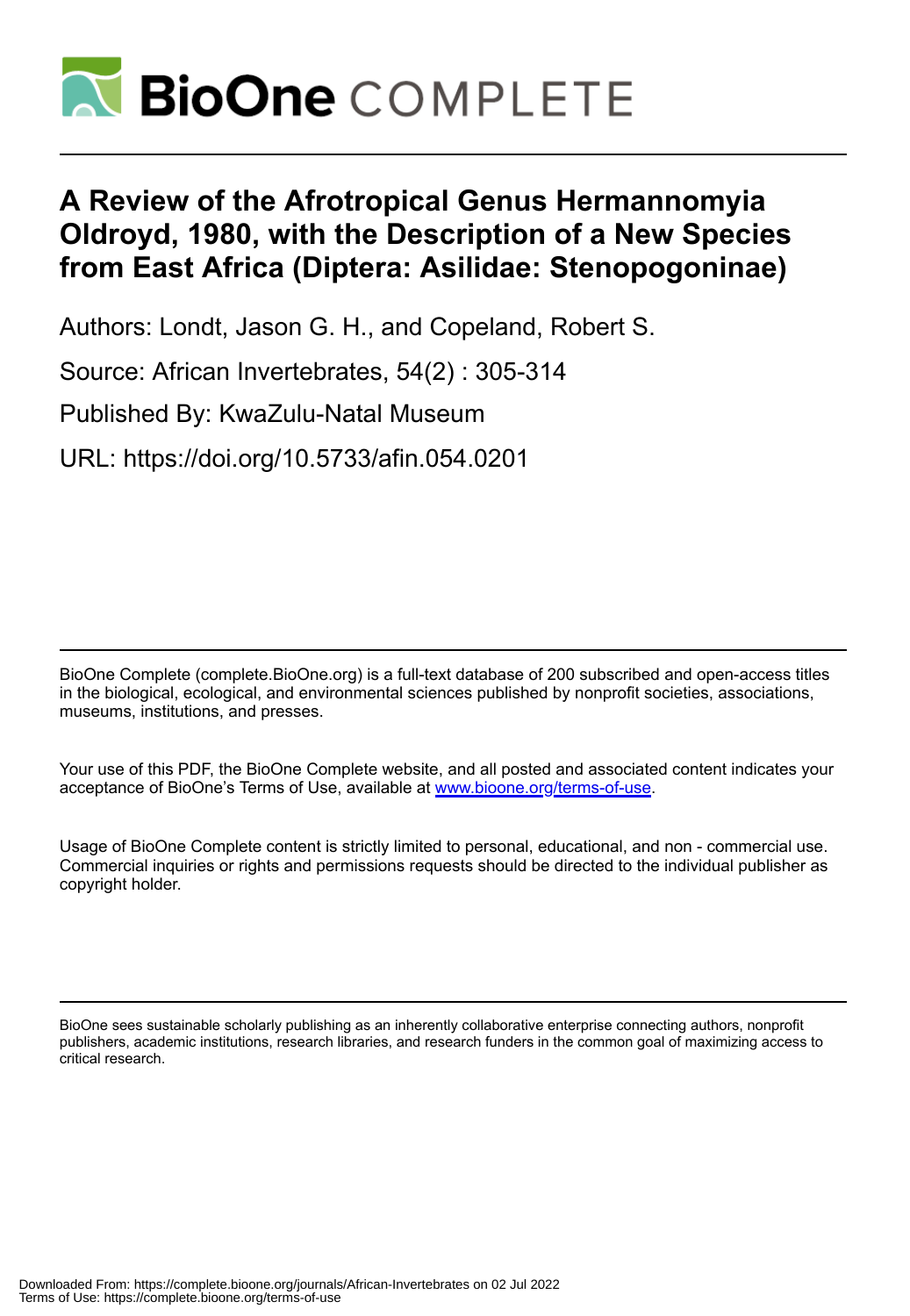## **A review of the Afrotropical genus** *Hermannomyia* **Oldroyd, 1980, with the description of a new species from East Africa (Diptera: Asilidae: Stenopogoninae)**

## Jason G. H. Londt<sup>1\*</sup> and Robert S. Copeland<sup>2</sup>

<sup>1</sup> KwaZulu-Natal Museum, P. Bag 9070, Pietermaritzburg, 3200 South Africa, and School of Life Sciences, University of KwaZulu-Natal, Pietermaritzburg, South Africa; robber4afr@telkomsa.net 2 International Centre of Insect Physiology and Ecology, P. O. Box 30772, Nairobi, 00100 Kenya; rcopeland@icipe.org

\* Corresponding author

## ABSTRACT

The Afrotropical robber fly genus *Hermannomyia* Oldroyd, 1980 is reviewed. A new species, *H. ukasi* sp. n., is described from the biologically interesting Ukasi region of the Eastern Province of Kenya, while all known locality records are provided for previously described species, *H. engeli* (Hull, 1962) and *H. oldroydi* Londt, 1981. An identification key and distribution map are provided.

KEY WORDS: Asilidae, Stenopogoninae, *Hermannomyia*, Afrotropical, Kenya, robber flies, new species, taxonomy, identification key.

### INTRODUCTION

*Hermannomyia* Oldroyd, 1980 is a small (two described species) genus of Afrotropical robber flies that has until now been recorded only from southern Africa (Londt 1981). It was therefore both surprising and exciting to discover an undescribed species from the Eastern Province of Kenya. This paper is dedicated to a description of this Kenyan species, new records of the two known species and a key for the separation of these taxa.

The taxonomic history of *Hermannomyia* is short and uncomplicated and may be summarized as follows:

Hull (1962) – Described the genus *Hermanella* based on a unique male from Rhodesia (= Zimbabwe), which had been labelled with a manuscript name '*Myielaphus* (*sic*, should be *Myelaphus*) *pardalinus*' by Engel. The type species was accordingly given the name *engeli*. In the absence of a female the genus was grouped with his tribe Dioctrini, Hull stating that should females have spiny acanthophorites it would fall within his Dasypogonini.

Papavero (1973) – In redefining subfamilies put *Hermanella* in the Stenopogoninae.

- Oldroyd (1974) Discussed the history of the genus (including it in his tribe Saropogonini) providing notes on the morphology of *engeli* and listing additional material from Zimbabwe, South Africa and Lesotho, suggesting that the Lesotho specimen could represent a second species.
- Oldroyd (1980) In cataloguing the genus, placed it in the tribe Dasypogonini (subfamily Dasypogoninae) and indicated that the name was a junior homonym. A new name, *Hermannomyia*, was provided, and only the type species (*engeli*) was listed.
- Londt (1981) Revised the genus, confirming the presence of female acanthophorites, describing a second species, *oldroydi*, from Lesotho (the material Oldroyd had sus-

http://africaninvertebrates.org

http://africaninvertebrates.org<br>urn:lsid:zoobank.org:pub:B672E6A2-75CF-4646-8631-57037725E801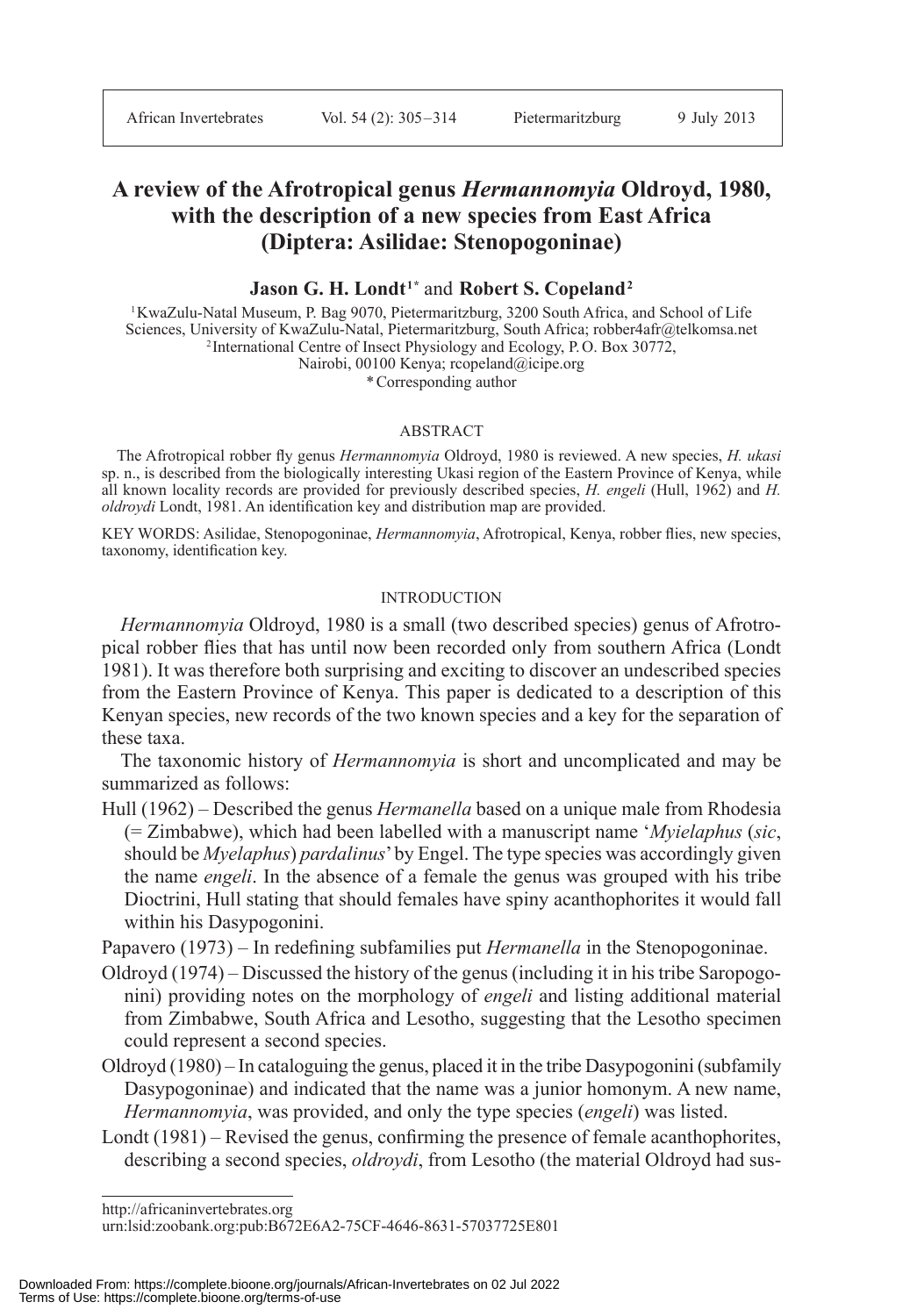pec ted could be a second species) and South Africa, and listing a number of new records for *engeli*. A key to species was also provided.

Londt (1999) – Included *Hermannomyia* in a key to the genera of Afrotropical Stenopogoninae.

Geller-Grimm (2004) – Listed the genus in his world list of Asilidae genera.

Londt (2013) – Published an updated key to the genera of Afrotropical Stenopogoninae, including *Hermannomyia*.

### MATERIAL AND METHODS

Terminology follows mainly that proposed by McAlpine (1981) and Stuckenberg (1999), and that used by the senior author in more recent publications. Institutional abbreviations used are as follows (names of curators who assisted us are given in brackets): BMNH – The Natural History Museum, London, UK (Erica McAlister); NMBZ – National Museum of Zimbabwe, Bulawayo, Zimbabwe; NMKE – National Museums of Kenya, Nairobi, Kenya (Mary Gikungu); NMSA – KwaZulu-Natal Museum, Pietermaritzburg, South Africa (Burgert Muller); SAMC - South African Museum, Cape Town, South Africa (Dawn Larsen); SANC – National Collection of Insects, Pretoria, South Africa (Ros Urban).

The material listed for *H. engeli* and *H. oldroydi* (alphabetically according to country and in order of latitude) relates both to specimens previously recorded in the literature (as indicated at the end of those records) and specimens recorded for the first time.



Fig. 1. *Hermannomyia engeli* (Hull, 1962), entire male.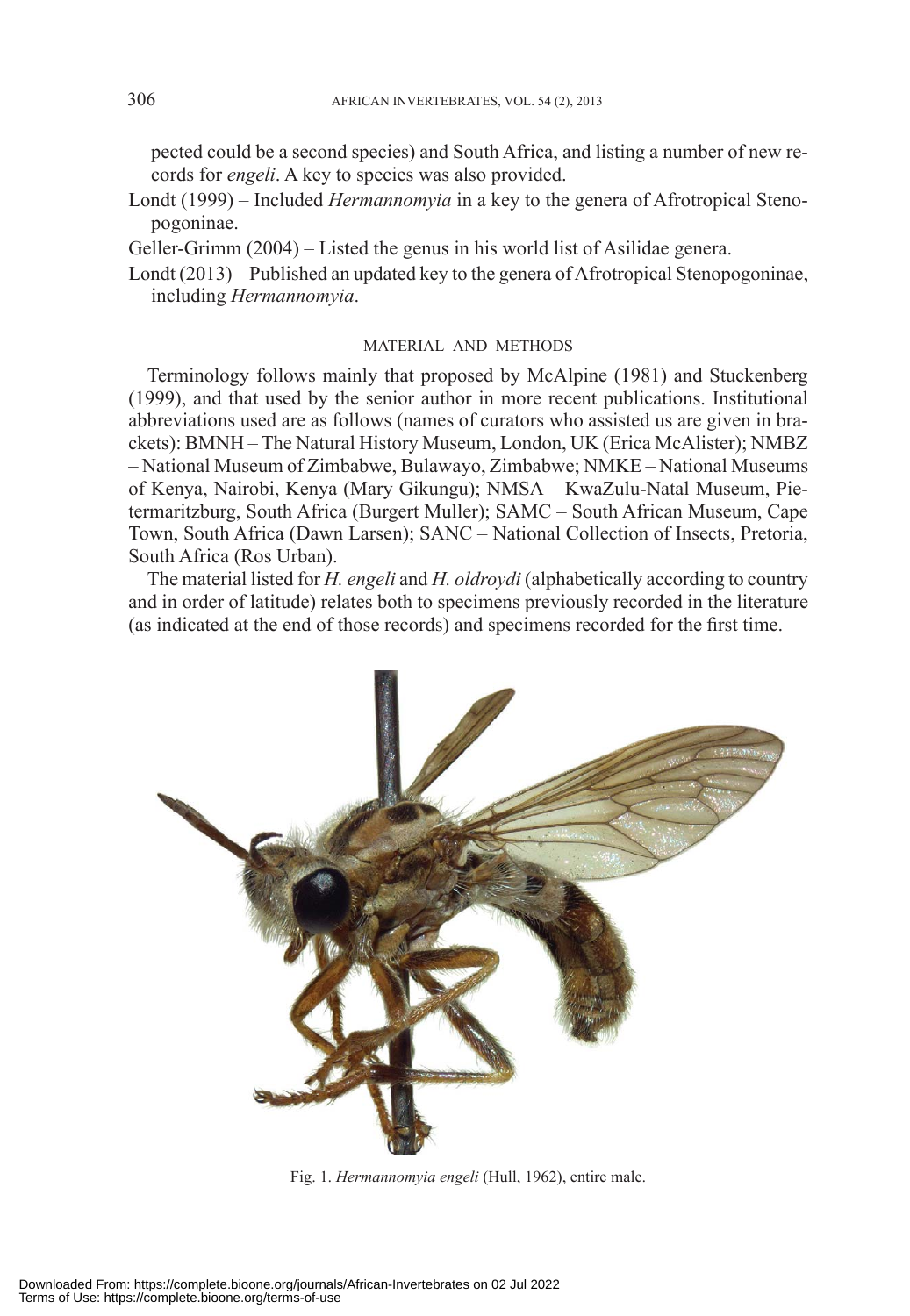#### TAXONOMY

#### Genus *Hermannomyia* Oldroyd, 1980

*Hermannella* Hull, 1962: 34. Type species: *Hermannella engeli* Hull, 1962, by original designation. Junior homonym, preoccupied by *Hermannella* Canu, 1891.

*Hermannomyia*: Oldroyd 1980: 372 [replacement name for *Hermanella* Hull, 1962].

Diagnosis: Stenopogonine asilids (Fig. 1) with the following combination of characters: *Head*: Antenna with compressed, strap-like postpedicel and terminal two-'segmented' style of similar form; head clearly wider than high in anterior view; face plane, not projecting ventrally; mystax extends down entire facial profile, from antennal bases to epistomal margin; palpi two-segmented; proboscis straight, not downcurved. *Thorax*: Anatergites asetose, wing with costal vein extending around entire margin (bordering anal lobe and alula). *Abdomen*: Usually constricted between segments 2 and 3; acanthophorites well-developed.

## **Hermannomyia ukasi** sp. n.

Figs 2–10

Etymology: Named after the type-locality of Ukasi Hill in Kenya; noun in apposition. Description:

*Head* (Figs 2–4): Blackish, silver pruinose, white to pale yellow-white setose, clearly broader than high in anterior view. Antenna (Fig. 2) black, scape and pedicel fine white setose. Segmental ratios: 1:0.25:1.67:(0.42:0.33); scape elongate, cylindrical (almost  $5 \times$  longer than deep),  $4 \times$  longer than pedicel; pedicel fractionally longer than deep in lateral view; postpedicel more than 1.5× longer than scape, laterally compressed (somewhat leaf-like); style composed of three elements (two well-developed, laterally compressed segment-like elements and a small subapical spine-like sensory element). Face (Fig. 3) wider than one eye in anterior view (eye:face ratio 1:1.25); blackish, but colour masked by strong silver pruinescence, profile (Fig. 4) plane (no obvious gibbosity), mys tacal setae white, cover entire face. Frons and vertex blackish, partly silver pruinose (anteriorly and along eye margins), partly dull red-brown pruinose (either side of ocellar tubercle), centrally (anterior of ocellar tubercle) shiny apruinose. Vertex slightly tumid (i.e. not depressed between eyes as in many asilids), ocellar tubercle only slightly raised. Postocular area dark red-brown to black, moderately silver pruinose, dorsal setae moderately developed, pale yellow-white, other setae fine white. Palpi dark red-brown to black, 2-segmented, white setose, largely hidden within stomal area. Proboscis dark red-brown, somewhat short (hardly projecting beyond epistomal margin), slightly dorsoventrally flattened.

*Thorax*: Blackish, silver and brownish pruinose, white and orange setose. Prothorax black ish, silver pruinose, white setose. Mesonotum blackish, silver pruinose except for large lateral areas and medial band which are somewhat brownish pruinose, all fine setae white; macrosetae weakly developed, orange (2 notopleurals, 1 supra-alar, 1 postalar), acrostichals not evident, dorsocentrals weakly developed posterior of transverse suture only. Scutellum blackish, dull silver pruinose, 4 weakly developed apical setae. Pleura blackish, strongly silver pruinose, weakly white setose (setae confined to dorsal region of anepisternum and katatergite; there being a single anepimeral macroseta). Anatergites asetose. Postmetacoxal area membranous.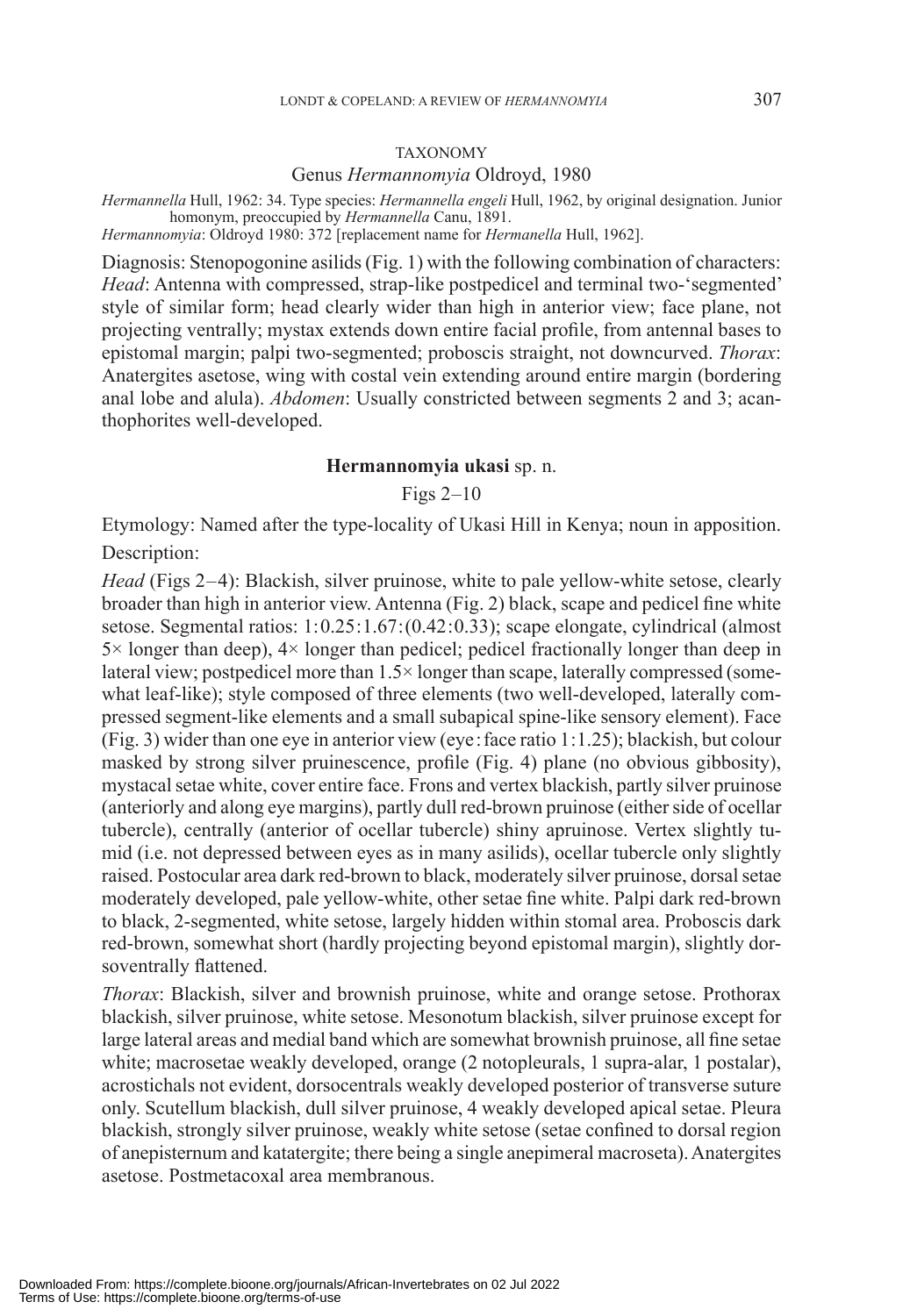

Figs 2–9. *Hermannomyia ukasi* sp. n.: (2) antenna of holotype; (3, 4) head of holotype, anterior (3) and lateral (4); (5–7) male terminalia of paratype, lateral, dorsal, and ventral views; (8, 9) female terminalia of paratype: (8) general appearance, lateral view; (9) S8, ventral view. Scale bar = 1 mm.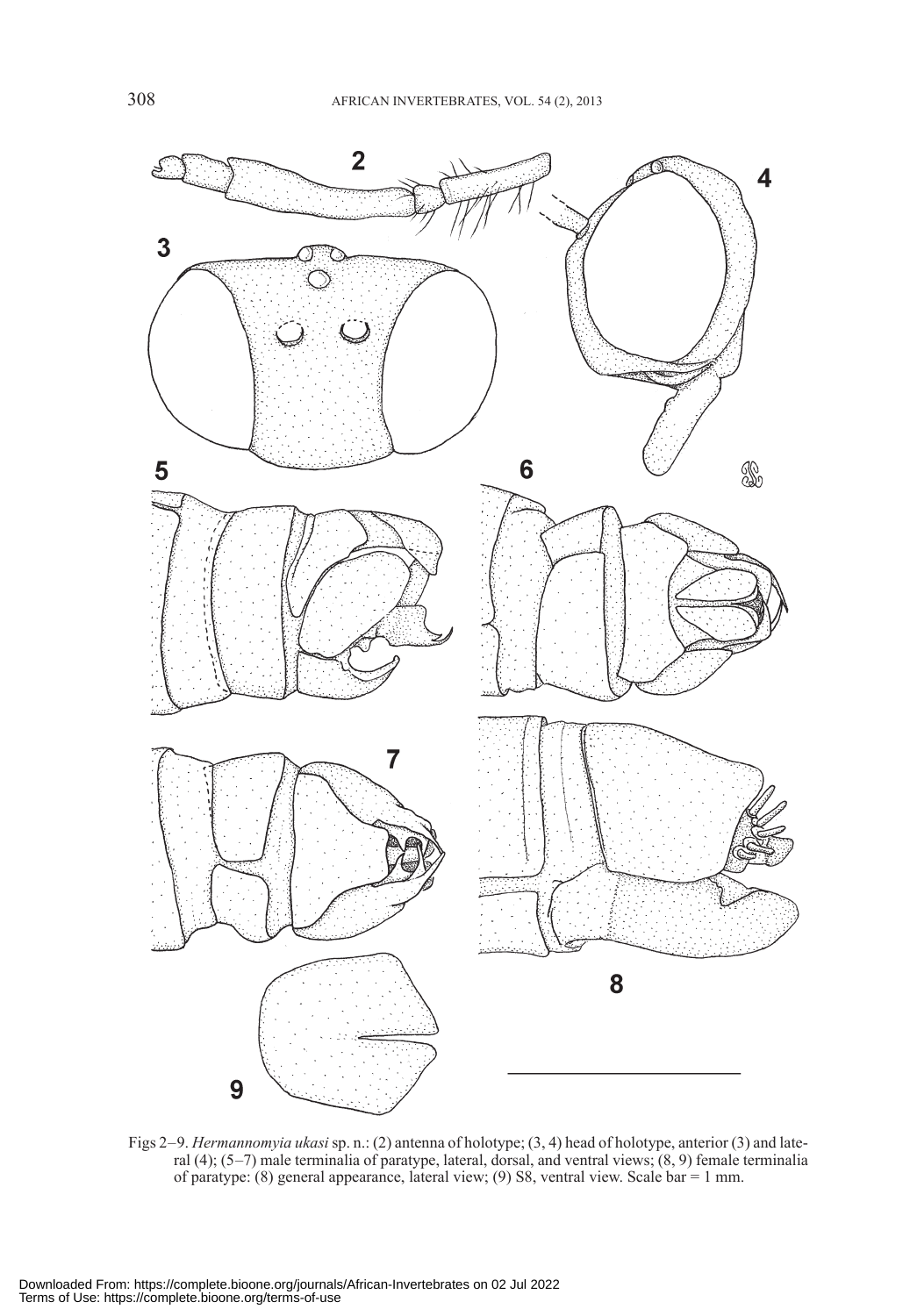

Fig. 10. *Hermannomyia ukasi* sp. n., left wing of paratype male.

*Legs*: Coxae blackish, strongly silver pruinose, white setose. Trochanters brown-yellow. Femora brown-yellow, darker brown dorsodistally. Tibiae and tarsi dark red-brown to blackish. Claws, pulvilli and empodia well-developed (metathoracic empodia border on being inflated and laterally compressed as seen in *Empodiodes* Oldroyd, 1972).

*Wing* (Fig. 10):  $4.6 \times 1.8$  mm (paratype  $\beta$  measured – length from humeral crossvein to tip, width at widest level. (The wing was removed, soaked in alcohol and spread for photography. Due to having been mounted from alcohol, all specimens have twisted wings, difficult to measure. The  $\mathcal Q$  paratype has slightly longer wings, approx. 4.8 mm.) Veins dark brown to black, membrane hyaline, transparent, but gray tinged due to dark microtrichia which cover almost entire surface (absent only from proximal parts of ba sal radial cell, all but distal tip of basal medial cell and anteroproximal parts of posterior cubital cell). Costa extends around entire wing margin, including anal cell and alula. Posterior cubital cell closed just before wing margin.

*Abdomen*: Black, mostly silver pruinose, entirely white setose. Constricted between segments 2 and 3. T1–5 silver pruinose posteriorly and laterally leaving anteromedial area shiny black.  $\Diamond$  T6–8 (and  $\Diamond$  epandrium plus cerci) entirely silver pruinose,  $\Diamond$  (although somewhat 'greasy') similar to  $\beta$  but T7 largely apruinose except for mediodistal region and T8 entirely apruinose. Sterna uniformly dull silver pruinose. All setae white, fine (ex cept for a few poorly developed macrosetae posterolaterally on T1).

 $\hat{\circ}$  terminalia (Figs 5–7): Rotated clockwise through 180°. Epandrium short (less than half as long as broad in dorsal view), hardly separated into two lobes distally; proctiger well-developed, jutting out far beyond epandrium; gonocoxites well-developed, oval in shape (lateral view), distomedial lobe well-developed, with three sharp medially directed claw-like processes (ventral view); gonostyli well-developed, elongate, straight; hypandrium slightly shorter than wide (ventral view), broad proximally, tapering to some what truncate, slightly bilobed distal end; aedeagus largely hidden from view, straight, weakly sclerotized.

 $\circ$  terminalia (Figs 8, 9): Ovipositor tubular, only slightly laterally compressed. T8 well-developed; S8 (subgenital plate) well-developed, weakly sclerotized proximally, widening distally before tapering quickly to cleft apex (ventral view); T9 with welldeveloped acanthophorites, each bearing 5 strong macrosetae; proctiger short, moderately well sclerotized.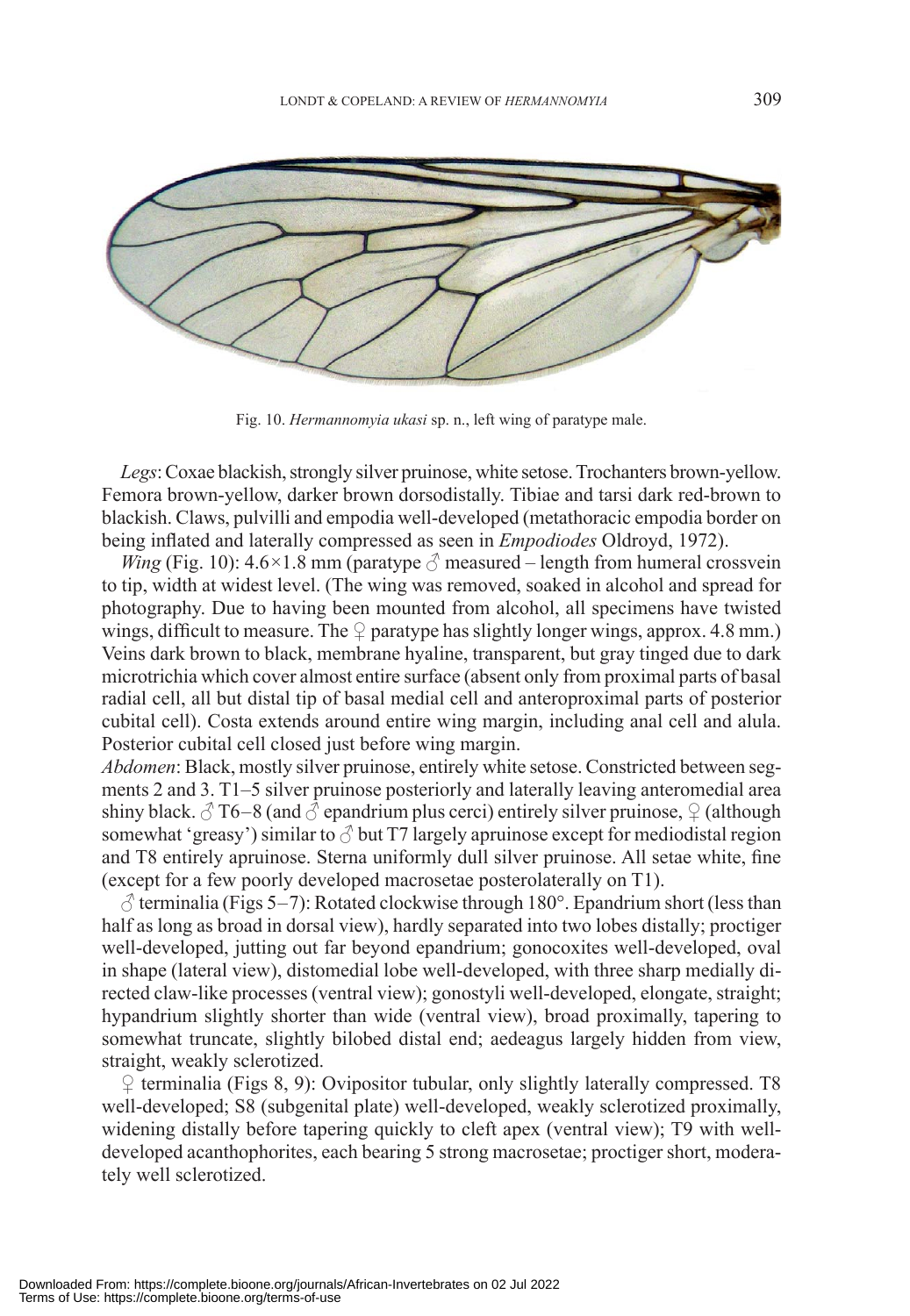

Fig. 11. The Malaise trap set at the foot of Ukasi Hill, where the type series of *Hermannomyia ukasi* sp. n. was collected. (Photo: R. Copeland)

Holotype: ♂ 'KENYA, Eastern Prov. / base of Ukasi Hill / 613 m. 0.82103°S. / 38.54443°E [0°49'S 38°33'E]', 'Malaise trap. *Acacia*/ / *Commiphora* savanna / 21 NOV-5 DEC 2011 / R. Copeland' (NMKE).

Paratypes: 1♂ same data as holotype (NMSA); 2♀ 'KENYA, Eastern Prov. / base of Ukasi Hill / 613 m. 0.82103°S. / 38.54443°E', 'Malaise trap. *Acacia*/ / *Commiphora* savanna / 7-21 NOV 2011 / R. Copeland' (NMSA, NMKE).

*Note*: The females were trapped during a fortnight's exposure preceding another fortnight when the males were trapped.

Distribution, phenology, and biology: The species is known only from the type locality and has been collected during November and December. Nothing is known about its biology, but the fact that material was collected in a Malaise trap suggests that the species displays a degree of sustained flight (unlike many other robber flies) similar to ma ny Hymenoptera. The habitat (Fig. 11), described as *Acacia*/*Commiphora* savanna, ap pears to be similar to that occupied by other species in the genus. The possession of acan thophorites means that the species probably spends much of its adult life resting on the ground (Londt 1994).

#### *Hermannomyia engeli* (Hull, 1962)

Records: BOTSWANA: 1♀ Farmers Brigade, Serowe [22°22'S 26°40'E], 2226BD, iv.1990, Forschhammer, Malaise (NMSA); 3♂ 1♀ Farmers Brigade, *c*. 6 km SE Serowe, 2226BD, 11.iv.1983 (♂), 20.iv.1983 ( $\Im$ ), 27.iv.1984 ( $\Im$ ), 20.v.1984 ( $\Im$ ), Forschhammer, Malaise trap (NMSA); 1 $\Im$  Farmers Brigade, *c*. 6 km SE Serowe, 2226BD, 20.v.1984, Forschhammer, forestry nursery (NMSA); 2 $\beta$  2 $\beta$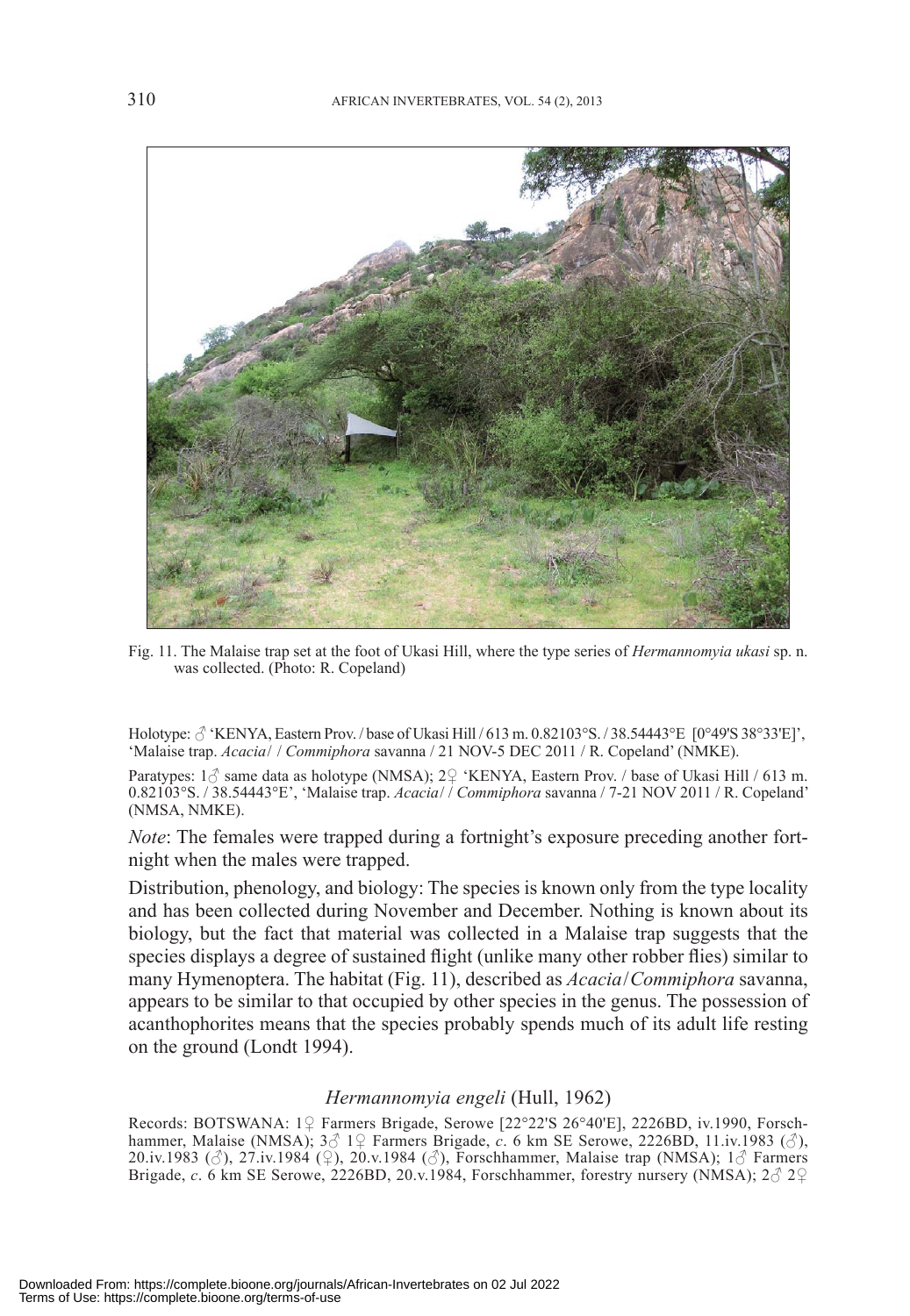Farmers Brigade, 5 km SE Serowe, 2226BD, 8.iii.1984 (♂), 19.iii.1984 (♂), iii.1986 (♀), 3.iv.1986 (♀), Forschhammer, Malaise trap (NMSA); 1♂ 1♀ Farmers Brigade, 5 km SE Serowe, 2226BD, 10.ii.1984 (♀), 18.ii.1984 (♂), Forschhammer, Hillside N slope, Malaise trap (NMSA); 1♂ 2♀ Farmers Brigade, 5 km SE Serowe, 2226BD, 30.iii.1985 (♀), xi.1985 (♂), Forschhammer, Malaise trap (NMSA). MOZAM-BIQUE: 1♂ Motola [25°58'S 32°28'E], 10.iv.1982, Feijen (NMSA). SOUTH AFRICA: 1♂ 14–29 km W Alldays, 22°44'00"S 28°58'57"E, 14.iii.1990, Eardley (SANC); 1♀ Crystal Springs Mountain Resort, 24°49'36"S 30°37'26"E, 1304 m, 19.ix.2006, Londt, dry *Faurea–Acacia* bushveld (NMSA); 1♂ Pilanesberg National Park, Manyane Trail, 25°14'46"S 27°13'43"E, 1073 m, 19.ix.2011, Londt, dry open savanna (NMSA); 1♂ Pilanesberg National Park, Bakubung, 25°20'25"S 27°03'51"E, 1100 m, 12–19.xi.1999, Londt (NMSA);  $3\delta$  1♀ Pretoria [25°44'S 28°13'E], 21.xi.1915 (♀), 10.iii.1916 (3 $\delta$ ), Swierstra (NMSA – Londt 1981); 1♂ Pretoria, 15.x.[19]50, Munro (SANC); 1♀ Ndumu Game Reserve, 2632CC, 26.x.1972, Irwin (NMSA – Londt 1981); 1♀ Ndumu Game Reserve, 2632DC, 4–9.x.1982, Londt, riverine bush (NMSA); 1♀ Ndumu Game Reserve, 2632CD, Rest Camp [26°55'S 32°19'E], 95 m, 23–9.xi.1977, Brothers & Jacot Guillarmod, Malaise trap (NMSA); 2♂ Spioenkop Nature Reserve [28°42'S 29°31'E], 2829CB, 3–6.x.1981, Londt (NMSA); 1♂ Weenen [28°51'S 30°04'E], ii.1925, Thomasset (BMNH – Oldroyd 1974);  $1\delta$  Weenen, 2840 ft, iii.1924, Thomasset (BMNH – Oldroyd 1974); 2♂ 2♀ 8 km SE Muden, Mhlopeni Nature Reserve, 2930AB, 8.iv.1983, Londt, Barraclough & Seymour, thornveld (NMSA); 1♀ Cumberland Nature Reserve, 29°30'16"S 30°30'12"E, 570 m, 3.ii.2002, Londt, mixed wooded grassland (NMSA); 1♂ Karoo National Park, Beaufort West, 32°20'S 22°30'E, 13.ii.1991, Eardley (SANC); 1♂ Rooinek Pass S of Laingsburg [33°20'S 20°55'E], x.1952, S.A. Mus. Expd. (SAMC – Londt 1981). ZAMBIA:  $1\delta$  'Kafue [River, 15°56'S 28°55'E], N.W.R. [?] North West Rhodesia], 29/8/ [19]13, 3100 [? altitude], R.C.W., mid-day on sandy path' (BMNH). ZIM BABWE: 1♂ Umtali [= Mu tare, 18°58'S 32°39'E], 9.x.1926, Rhodesia Museum (NMBZ – Londt 1981); 1♂ Bazely [Bazeley] Bridge [19°15'S 32°29'E], 20.iv.1965, Cookson (NMSA – Oldroyd 1974; Londt 1981);  $1\overrightarrow{\delta}$  Sawmills [19°35'S 28°01'E], 12.iv.1920, Rhodesia Museum (BMNH); 1♀ Sawmills Road, Nyamandhlovu [19°52'S 28°16'E], 26.iii.1961, Nat. Mus. S. Rhod. (NMBZ – Londt 1981);  $\circ$ holotype, 'Bulawayo [20°10'S 28°35'E] / S. Rhodesia / 5.4.1920 / Rhodesia / Museum', 'Pres. By / Imp. Inst. Ent. / Brit. Mus. / 1931–33', '*Myielaphus* / *pardalinus* / sp. n. / Dr. E.O. Engel det', '*Hermanella* / *engeli* Hull / Holotype', 'Holo- / type [circular red edged label]' (BMNH – Hull 1962; Oldroyd 1974. *Note*: Dr Erica McAlister kindly sent us a series of excellent photographs of the holotype for reference purposes. These substantiate earlier identifications).

### *Hermannomyia oldroydi* Londt, 1981

Records: LESOTHO:  $\triangle$  holotype 'Mamathes [Mamathe, 29°08'S 27°50'E] / Basutoland / 15-xi-1947 / C. Jacot / Guillarmod' (NMSA – Oldroyd 1974; Londt 1981). SOUTH AFRICA: 4♂ paratypes 'Spitzkop / Meirings Poort [Meiringspoort, 33°24'S 22°33'E]' ~ 'Museum Staff / Jan 1935' (3♂ SAMC  $1\overrightarrow{6}$  NMSA – Londt 1981).

## Key to *Hermannomyia* species

| 1 | Extensively blackish including postpronotal lobes and all abdominal segments; wing<br>membrane transparent except for gray tinge caused by black microtrichia. (East                                                                                    |
|---|---------------------------------------------------------------------------------------------------------------------------------------------------------------------------------------------------------------------------------------------------------|
|   | Orange and dark red-brown to black species; postpronotal lobes and abdominal<br>tergites extensively orange (may be masked by silver pruinescence); wing membrane<br>pale orange to brownish stained even if only along major veins distally. (Southern |
|   | Abdomen laterally constricted between segments 2 and 3; tarsomeres orange to<br>pale brownish; wing membrane pale orange to brownish stained along major veins                                                                                          |
|   | Abdomen not constricted between segments 2 and 3; tarsomeres dark red-brown to                                                                                                                                                                          |
|   |                                                                                                                                                                                                                                                         |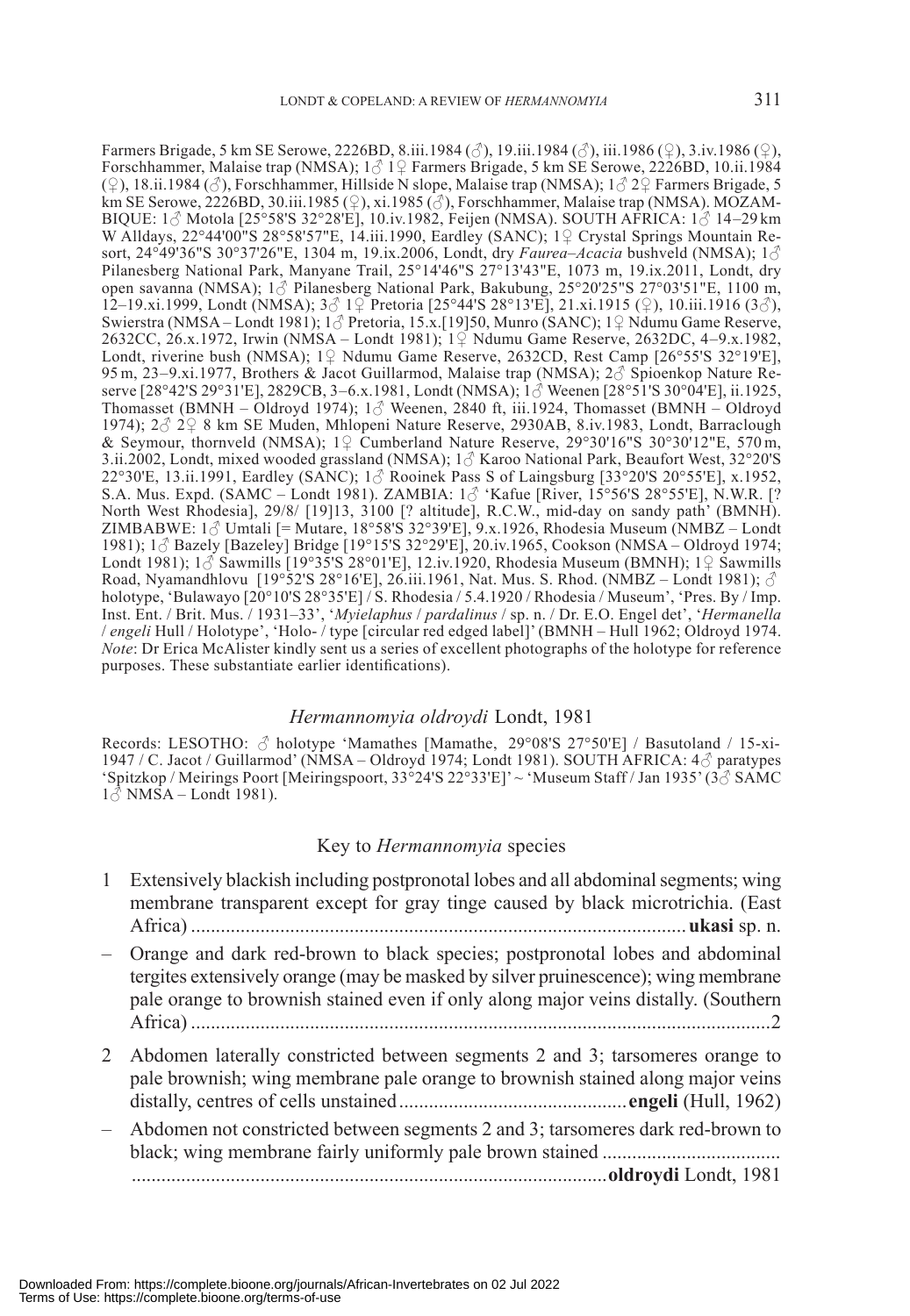#### DISCUSSION

The distribution of *Hermannomyia* is confined to the eastern parts of the African continent, south of the equator (Fig. 12). Records suggest that it is a matter of time be fore the genus is reported from countries such as Tanzania and Malawi, as suitable habitat almost certainly exists in these countries. Records also clearly indicate that the genus is associated with the savanna biome. *H. ukasi* was collected during a period of heavy rainfall that occurred during the 'short rains', one of two periods of seasonally heavy rainfall (October–December, April–June) experienced annually in Kenya. The Ukasi region is of great biological interest as it is also home to other rarely collected taxa in cluding the 'terrible hairy fly' *Mormotomyia hirsuta* Austen, 1936 (Diptera: Mormotomyiidae) (Copeland *et al.* 2011), the mellitid bee genera *Meganomia* Cockerell, 1909 and *Pseudophilanthus* Alfken, 1939 (Hymenoptera: Melittidae: Meganomiinae) (Michener 1981, 1992), the proctotrupid wasp genus *Afroserphus* Masner, 1961 (Hymenoptera: Proctotrupidae), not previously recorded from Kenya (Kolyada & Mostovski



Fig. 12. The distribution of *Hermannomyia* species in Africa: *H. engeli* (circles), *H. oldroydi* (squares), *H. ukasi* (triangle).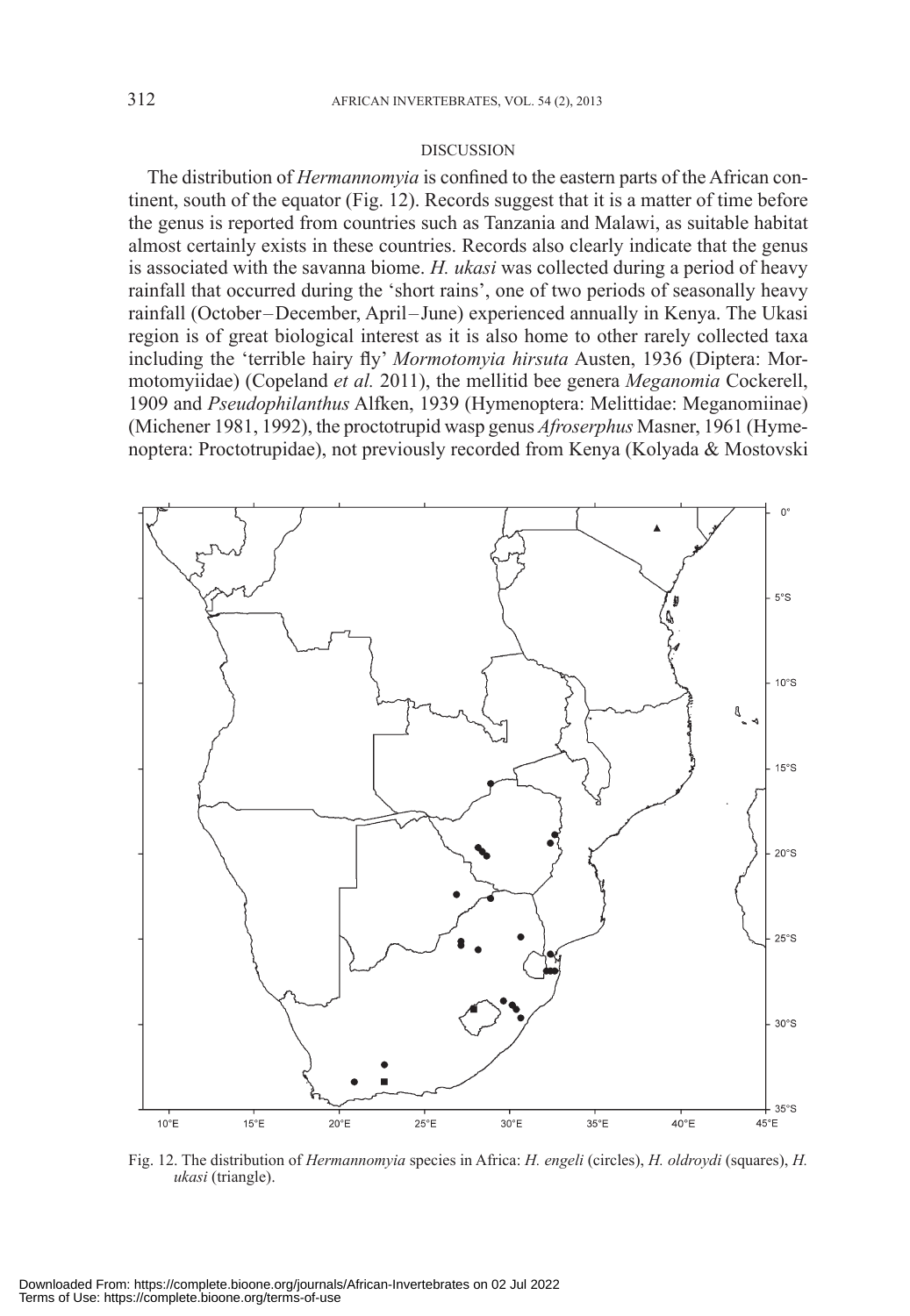| ۰.<br>v<br>× |  |
|--------------|--|
|              |  |

| <b>Species</b> | Jul | Aug | <b>Sep</b> | Oct | <b>Nov</b> | Dec | Jan | Feb | Mar | Apr | May | Jun |
|----------------|-----|-----|------------|-----|------------|-----|-----|-----|-----|-----|-----|-----|
| engeli         |     |     |            |     |            |     |     |     |     |     |     |     |
| oldroydi       |     |     |            |     |            |     |     |     |     |     |     |     |
| ukasi          |     |     |            |     |            |     |     |     |     |     |     |     |

TABLE 1 The phenology of *Hermannomyia* species.

2007), and an undescribed species of the jewel wasp genus *Anachrysis* Krombein, 1986 (Hymenoptera: Chrysididae: Amiseginae), previously known only from southern Africa (Krombein 1986, 1994).

Finding an endemic species of *Hermannomyia*, previously known only from southern Africa, at Ukasi will further strengthen efforts to make the Ukasi Hill area a protected site.

Although data are limited, the two southern African species appear to be summer active in the adult phase (Table 1) while *H. ukasi* was active during periods of heavy rain fall. The more abundant data for *engeli* suggest that species may have extended flight periods.

Of interest is the sexual ratio of specimens studied. Of the 53 specimens recorded above, no fewer than 36 (68 %) are male, while 17 (32 %) are female. While it may be possible that the usual one to one ratio expected of most species does not pertain to this group of flies, a more likely explanation for the imbalance is collecting bias. It is probable that males are more active than females and therefore more frequently observed and collected. It is also the senior authors experience that Malaise-trapped asilids often show a similar sexual bias and it has been put down to males having sustained, hymenopteranlike flight that results in them rising high enough in the trap to get caught. Females may more frequently fly into a trap and then out again.

#### ACKNOWLEDGEMENTS

The senior author acknowledges the National Research Foundation of South Africa and the University of KwaZulu-Natal for allocations of funds in support of his research, while the KwaZulu-Natal Museum provided various services. Special thanks are due to Burgert Muller for photographing a typical specimen of *engeli* and for work done on other illustrations. Malaise trap collections at Ukasi Hill would not have been possible without a grant to the junior author from the Mohamed bin Zayed Species Conservation Fund supporting travel to the Ukasi region for research on *Mormotomyia hirsuta*. Jakob Munyoki helped with field work at Ukasi and Juliet Muriuki sorted the Malaise trap collections. Both authors acknowledge the assistance of the many conservation authorities that have issued collecting permits that have allowed va luable material to be accumulated for scientific studies. The senior author wishes to thank his wife, Ann, for her continued assistance and support both at home and in the field.

#### REFERENCES

COPELAND, R.S., KIRK-SPRIGGS, A.H., MUTETI, S., BOOTH, W. & WIEGMANN, B.M. 2011. Rediscovery of the "terrible hairy fly", *Mormotomyia hirsuta* Austen (Diptera: Mormotomyiidae), in eastern Kenya, with notes on biology, natural history, and genetic variation of the Ukasi Hill population. *African Invertebrates* **52** (2): 363–390.

GELLER-GRIMM, F. 2004 (2003). A world catalogue of the genera of the family Asilidae (Diptera). *Studia dip terologica* **10** (2): 473–526.

HULL, F.M. 1962. Robber flies of the World. The genera of the family Asilidae. *Bulletin of the United States Na tional Museum* **224** (1): 1–430, (2): 431–907.